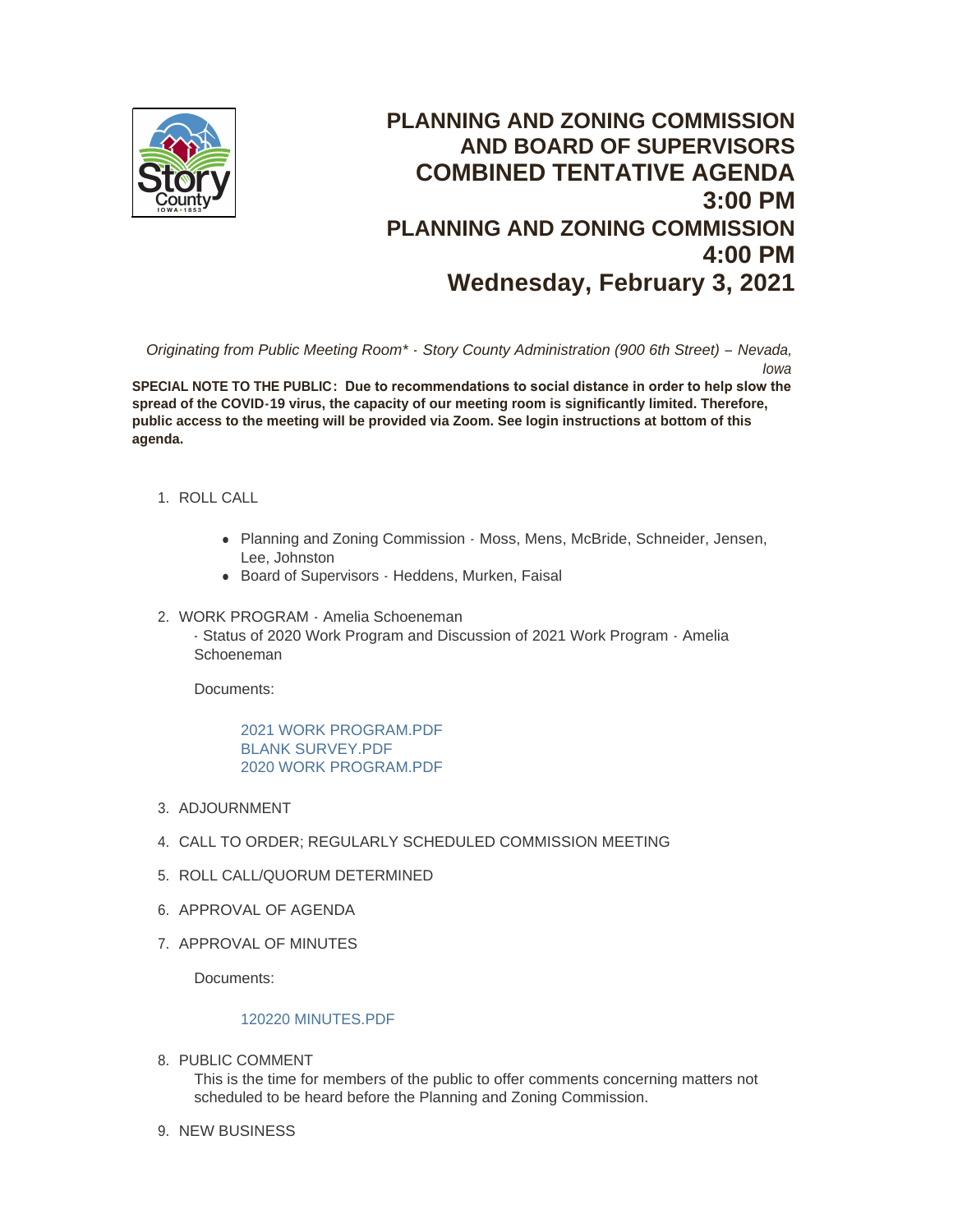9.I. Discussion And Consideration Of Work Program Item On Charging Fees To County Departments And Public Entities - Emily Rizvic And Amelia Schoeneman

Documents:

### STAFF MEMO DEPT FFFS PDF

9.II. Discussion And Consideration Of Work Program Item To Designate Natural Resource Areas On C2C Plan Future Land Use Map - Marcus Amman

Documents:

# STAFF MEMO NR LAYER PDF

9.III. Review Of Planning And Zoning Organizational Policy And Rules Of Procedure - Amelia Schoeneman

Documents:

### [PZC ORG POLICY AMENDED 110420.PDF](http://www.storycountyiowa.gov/AgendaCenter/ViewFile/Item/20217?fileID=15300)

- 10. COMMENTS **Staff** Commission
- 11. ADJOURNMENT
- 12. INSTRUCTIONS TO PARTICIPATE IN ZOOM MEETINGS **Join Zoom Meeting https://us02web.zoom.us/j/7737180067?**

**pwd=L3B5L2RNUzdsNjBldUtqV2R0UDdaZz09**

**Meeting ID: 773 718 0067 Passcode: 1DR5Wg**

#### **One tap mobile**

+19292056099,,7737180067#,,,,,,0#,,540442# US (New York) +13017158592,,7737180067#,,,,,,0#,,540442# US (Germantown)

### **Dial by your location**

- +1 929 205 6099 US (New York)
- +1 301 715 8592 US (Germantown)
- +1 312 626 6799 US (Chicago)
- +1 669 900 6833 US (San Jose)
- +1 253 215 8782 US (Tacoma)
- +1 346 248 7799 US (Houston)

#### **Meeting ID: 773 718 0067**

#### **Passcode: 540442**

Find your local number: https://us02web.zoom.us/u/kr2gBYKBf

- We ask that you mute your phone to help eliminate background noise.
- Audio recordings of all Board meetings will be posted on the STORY COUNTY WEBSITE
- How to Participate in Meeting Discussions
	- $\circ$  If you would like to watch a meeting as it happens and participate in the
		- discussion, you can do so via Zoom (www.zoom.us). Zoom is a videoconferencing